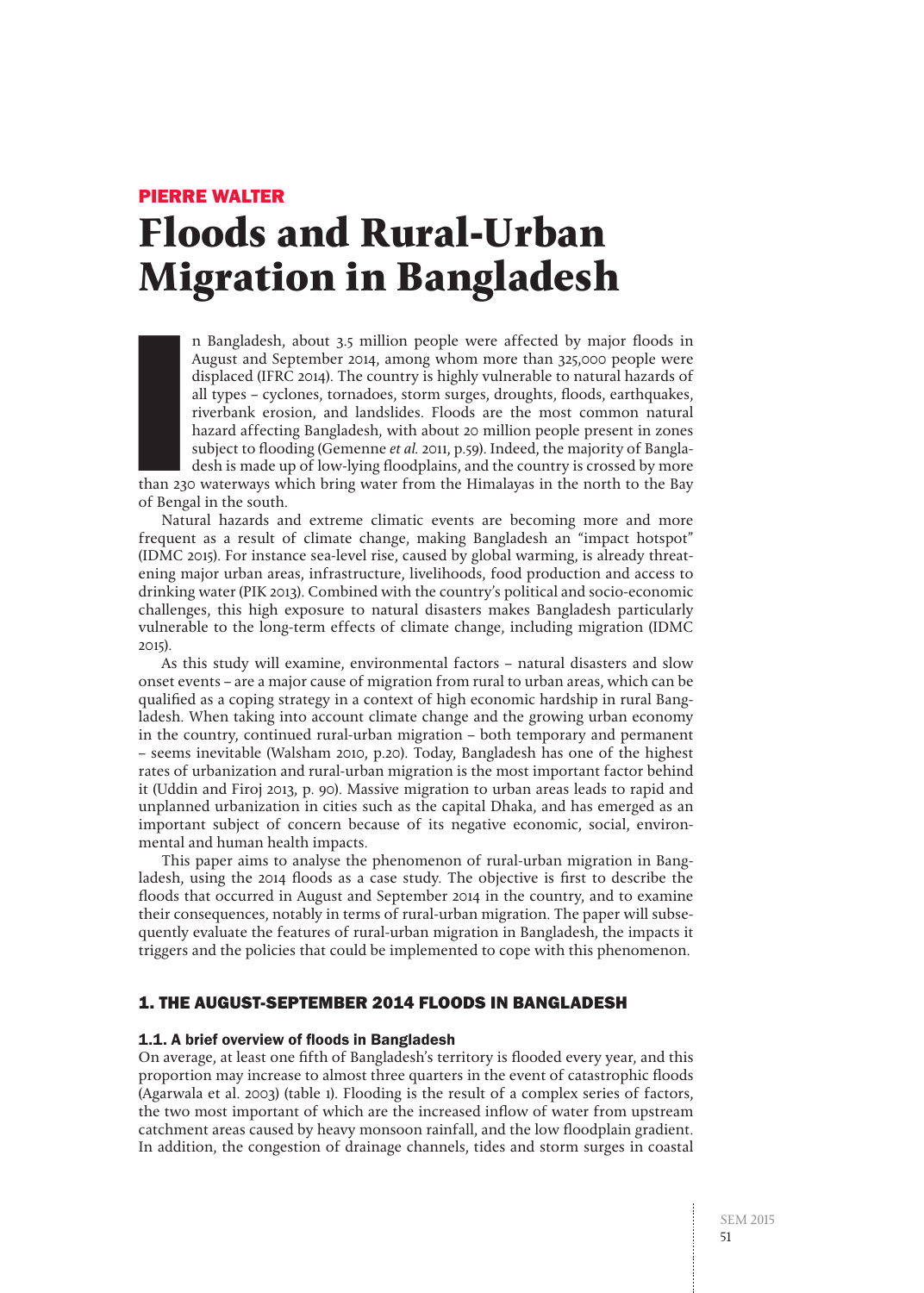areas, and polders – land reclaimed from a body of water, such as a lake or the seabed – increase the intensity of floods outside protected areas. Different combinations of these factors give rise to different types of flooding (Ahmed and Mirza, 2000).

|      | Area inundated<br>(square)<br>kilometers) | <b>Proportion</b><br>of total<br>area $(\%)$ | Cost<br>of damage<br>(million Taka) | <b>Population</b><br>affected (million<br>persons) | <b>Deaths</b><br>(number of<br>persons) |
|------|-------------------------------------------|----------------------------------------------|-------------------------------------|----------------------------------------------------|-----------------------------------------|
| 1974 | 52,720                                    | 35                                           | 28,490                              | 30                                                 | 1,987                                   |
| 1984 | 28,314                                    | 19                                           | 4,500                               | 20                                                 | 553                                     |
| 1987 | 57,491                                    | 38                                           | 35,000                              | 30                                                 | 1,657                                   |
| 1988 | 89,970                                    | 62                                           | >100,000                            | 47                                                 | 2,379                                   |
| 1998 | >100,000                                  | 74                                           | >120,000                            | 55                                                 | 1,050                                   |
| 2004 | > 58,000                                  | 40                                           | > 200,000                           | 36                                                 | 750                                     |
| 2007 | 32,000                                    | 21                                           | > 75,000                            | 14                                                 | 649                                     |
|      |                                           |                                              |                                     |                                                    |                                         |

Table 1. Major floods in Bangladesh and their impacts (1974-2014)

Sources: Choudhury et al. 2003; Government of Bangladesh 2008; Dewan 2015.

Flooding usually begins in flashy rivers – rivers which respond "very quickly to rainfall, the flow of water rising rapidly to a high peak before receding similarly" (Scottish Natural Heritage 2015) – in the hilly areas during the pre-monsoon months of April and May. Called "flash floods", they may occur several times a year and are caused by waters from the hilly upstream rushing to the plains with high velocity. These flash floods are sudden and last only from a few hours to a few days. On a slightly longer time scale, when local rainwater is increasingly accumulated on the land by the rising water levels in adjoining rivers, so-called "rainwater floods" may occur. They typically occur between June and August, and vary from year to year depending on the water levels in the rivers that control drainage from the land. For instance, the major flood in 1987 in northwest Bangladesh was mainly caused by excessive rainfall occurring throughout the monsoon season, and was aggravated at times by flash floods passing down the Teesta River as well as other rivers entering Bangladesh from the northwest (Ahmed, A.U. 2006).

According to projections, climate change is very likely to increase the level of rainfall during the monsoon season (IPCC 2014). Such an increase will undoubtedly lead to more frequent and more severe flooding (Ahmed, A.U. 2006). In addition, more frequent flooding will aggravate already existing drainage problems, including the diminution of river gradients over time, as more and more sediments are brought down and accumulate. Consequently, the conveyance capacity of these rivers will diminish significantly, this in turn increasing the frequency and duration of flooding. According to Ahmed (2006, p.23), "[t]he 'best-estimate' scenario for the year 2030 is that monsoon rainfall could increase by 10 to 15 per cent. For the scenario year 2075 the average rainfall in monsoon will increase by about 27 per cent with respect to the base year. In the coastal areas there will be stronger-than-usual backwater effect due to sea level rise induced high oceanic stage, resulting into retardation of discharge flow, particularly along the confluence points of the major rivers. As a consequence, the risk of riverine and rainfall-induced high intensity floods with prolonged duration, as in the case of flood 1998, will increase significantly".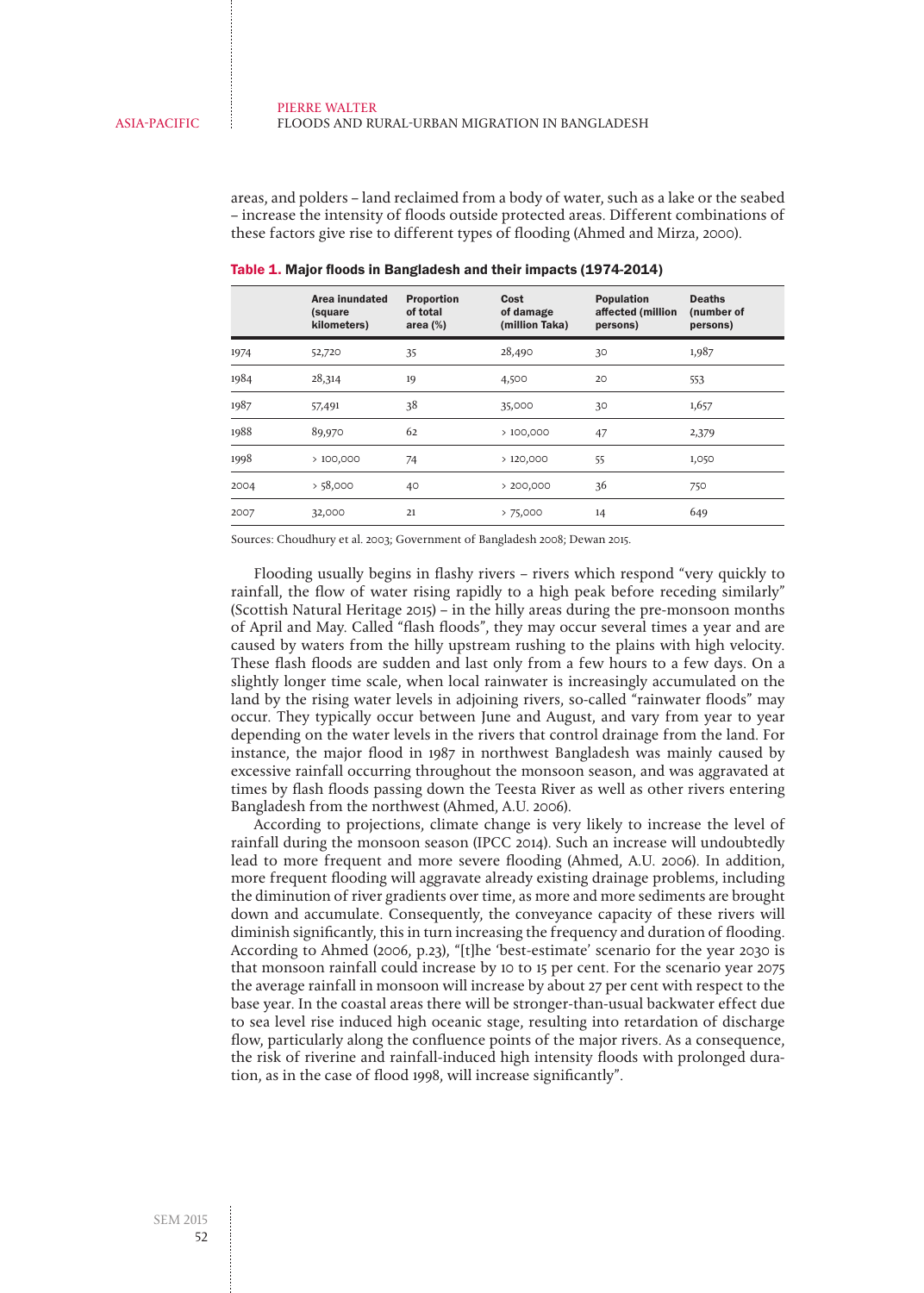

## Map 1. North western part of Bangladesh on August 29, 2014

Source: http://earthobservatory.nasa.gov/IOTD/view.php?id=84299



Map 2. North western part of Bangladesh on September 8, 2012

Source: http://earthobservatory.nasa.gov/IOTD/view.php?id=84299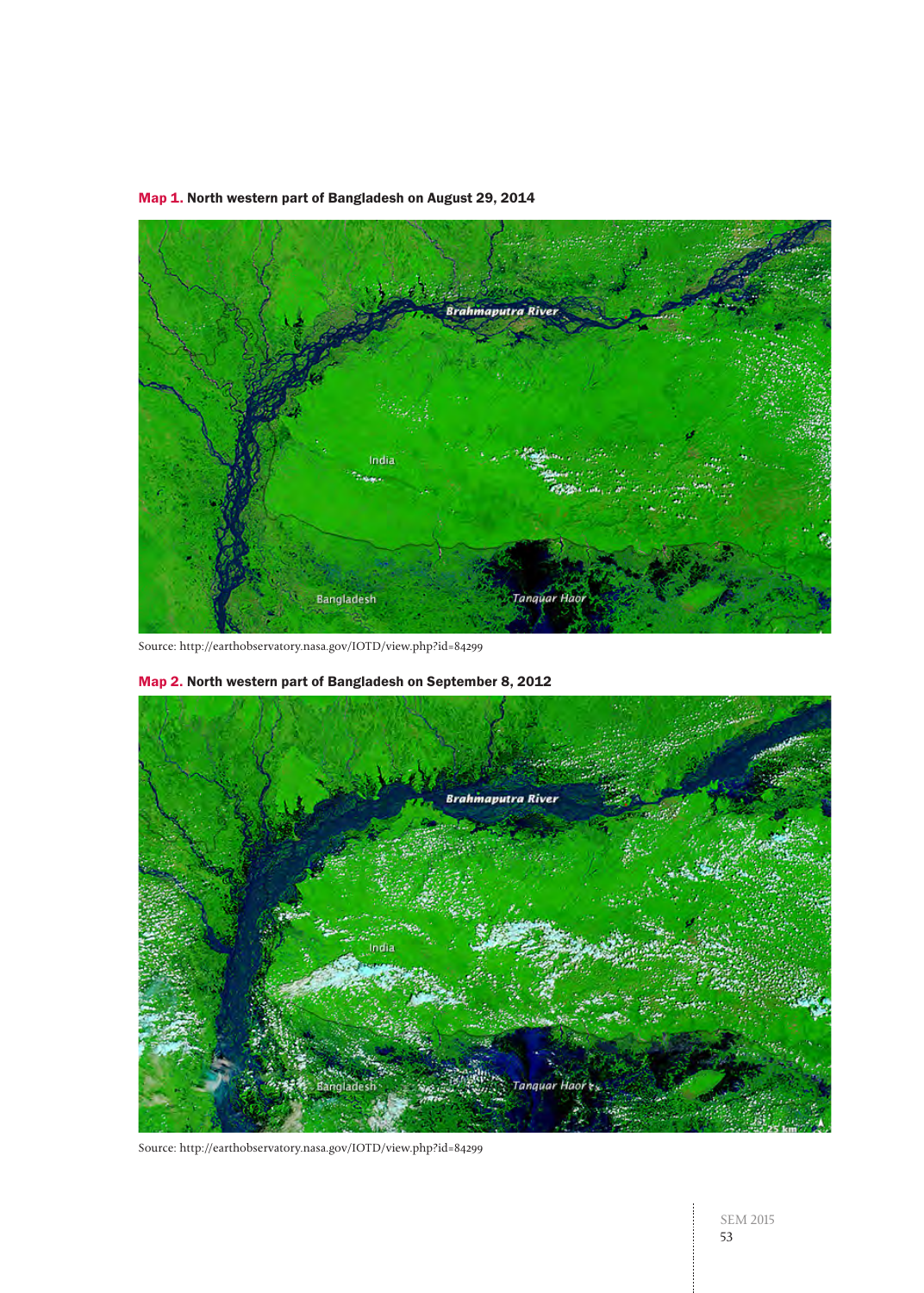#### 1.2. Description of the August-September 2014 floods

From the middle of August 2014, a combination of the arrival of meltwater from the Himalayas and heavy monsoon rainfall in the country's main river basins triggered severe flooding in north-western Bangladesh. The districts of Lalmonirhat, Kurigram, Nilphamari, Rangpur, Gaibandha, Bogra, Sirajganj, Jamalpur, and Sherpur were affected. This was followed some days later by another episode of heavy rain, which provoked flooding in the districts of Sunamganj, Sylhet and Netrokona in the northeast of the country, and later in districts in the centre of the country (Munshiganj, Tangail, Faridpur, Manikganj, Rajbari). The Moderate Resolution Imaging Spectroradiometer (MODIS) of NASA's Terra satellite captured map 1 on 29 August. It shows flooding along the Brahmaputra River and Tanquar Haor, a large wetland region in the north-western part of the country. For comparison, map 2 shows the same area on 8 September 2012, a more typical year (NASA 2014).

Between 19 September and the end of the month additional flooding hit several districts in the country, affecting 400,000 more people and increasing the plight of the people already affected by floods in August (IFRC 2014) (map 3).



Map 3. Areas affected by the August-September 2014 floods

Source: http://reliefweb.int/sites/reliefweb.int/files/resources/MDRBD014OU1.pdf

#### 1.3. Policy response

In Bangladesh, managing such natural disasters is the responsibility of the Ministry of Disaster Management and Relief. Within the Ministry, the Department for Disaster Management (DDM) has a policy and advisory role. When the government declares an emergency, the Local Consultative Group Mechanism (LCG) is one of the key the structures through which the government engages in dialogue with development partners, which are able to provide a humanitarian response (The JNA Consolidation Project 2014). In addition to the LCG Plenary, there are eighteen thematic LCG Working Groups, including the Disaster and Emergency Relief (DER). The DER, which is co-chaired by the UN Resident Coordinator and the Ministry of Disaster Management, is mandated to ensure the effective coordination of national and international stakeholders around all aspects of the disaster management process. DER membership consists of senior decision makers from UN agencies, donors, and NGO representatives. Within the DER, the Humanitarian Coordination Task Team (HCTT) is a working group that provides an operational level forum for coordinated disaster preparedness, response, and recovery across sectors.

Clusters have been constituted, with government approval, to address disaster preparedness. They bring together international organisations, NGOs, and donor organisations. There are currently eight different clusters, which are coordinated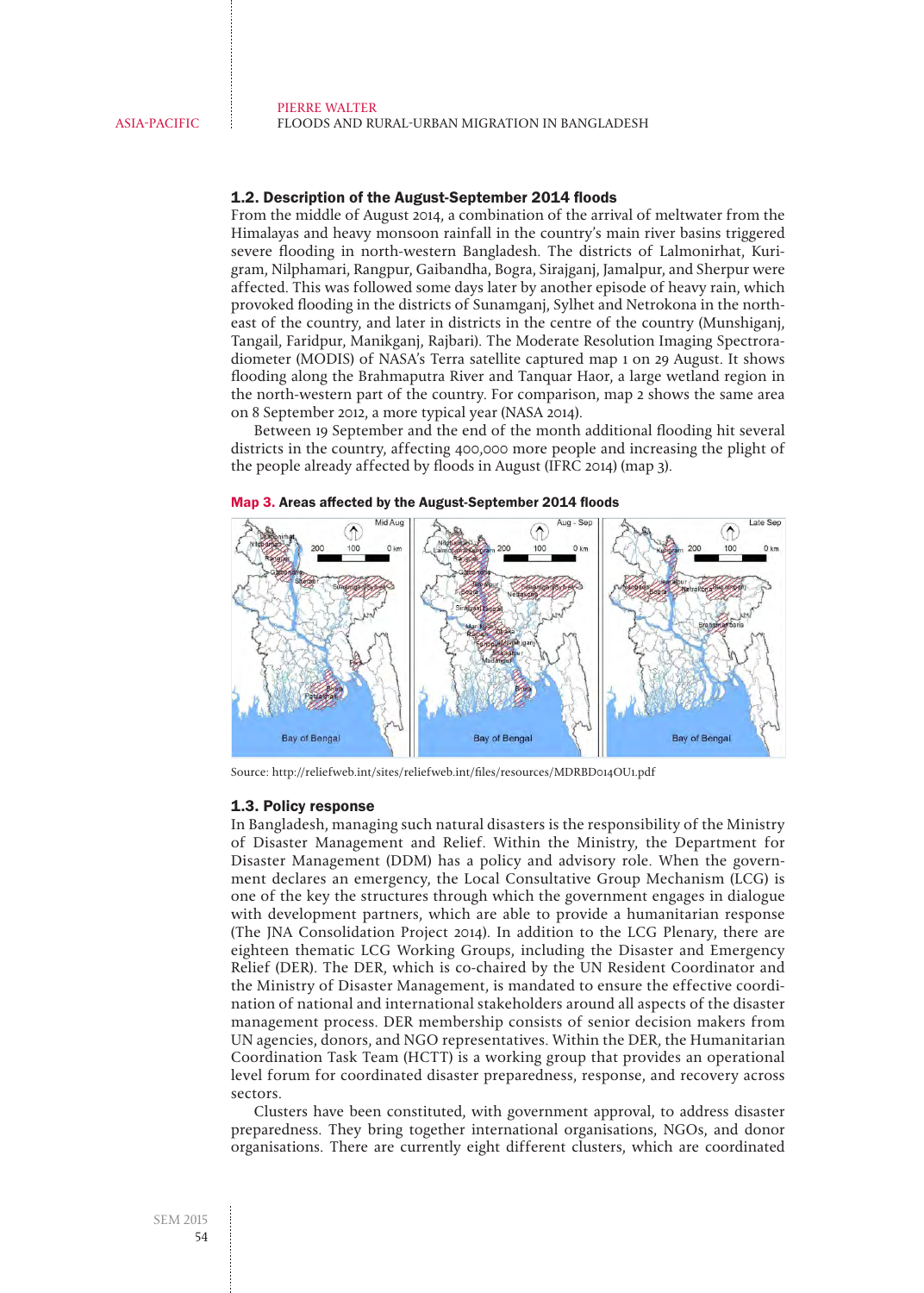by the HCTT: WASH (Water Sanitation and Hygiene), food security, early recovery, health, nutrition, education, logistics, and shelter.



#### Graph 1: Disaster management coordination in Bangladesh

Source: The INA Consolidation Project 2014

In response to the August-September 2014 floods, the HCTT conducted a Joint Needs Assessment (JNA) in the nine districts that were the most affected (Kurigram, Sirajgonj, Gaibandha, Jamalpur, Bogra, Lalmonirhat, Rangpur, Sherpur and Nilphamari). This JNA consisted of an initial assessment of the number of people affected and the relative accessibility of water, food, sanitation, education, markets and health facilities. It mobilised 183 staff from 28 organisations, who visited about 300 locations in four days (from 25-28 August). Assessment teams in the field transmitted data to the team in Dhaka, which established a 50-page report by 8 September. This report established the scale of the disaster, the number of people affected and the worst affected areas, as well as their immediate and ongoing needs. Due to its time frame, many limitations could be found in this report, which were highlighted in the document itself: "While it does provide an overall quantitative picture of the disaster and the key priorities as identified by Union officials, it does not give voice to affected communities" (p.5).

Following the release of the JNA, a coordinated emergency response plan was implemented by the UN and the different clusters, in support of the Government of Bangladesh's relief operations. Responding agencies reached approximately 75,000 households with emergency cash and food assistance, in addition to the 4,650 metric tonnes of food and over 10 million Taka of assistance provided by the Government in the five worst affected districts (Bogra, Gaibandah, Jamalpur, Kurigram and Sirajgonj).

#### 1.4. Impacts

According to Government reports and the IFRC, in total about 3.5 million people were affected by the August-September floods across the country, of whom more than 325,000 people were displaced (IFRC 2014). A total of 56 people were reported dead and more than 100 people injured. About 34,000 homes were destroyed and approximately 200,000 damaged. The climatic situation was returned to normal at the beginning of October, but it has been described as "the worst flooding since the 'mega floods' in 2007", when more than 10 million people were affected (IRFC 2014).

The socio-economic impacts of these floods were significant, particularly because they struck poor and rural regions of the north-western and central-northern parts of the country. Populations in these areas are especially vulnerable to the effects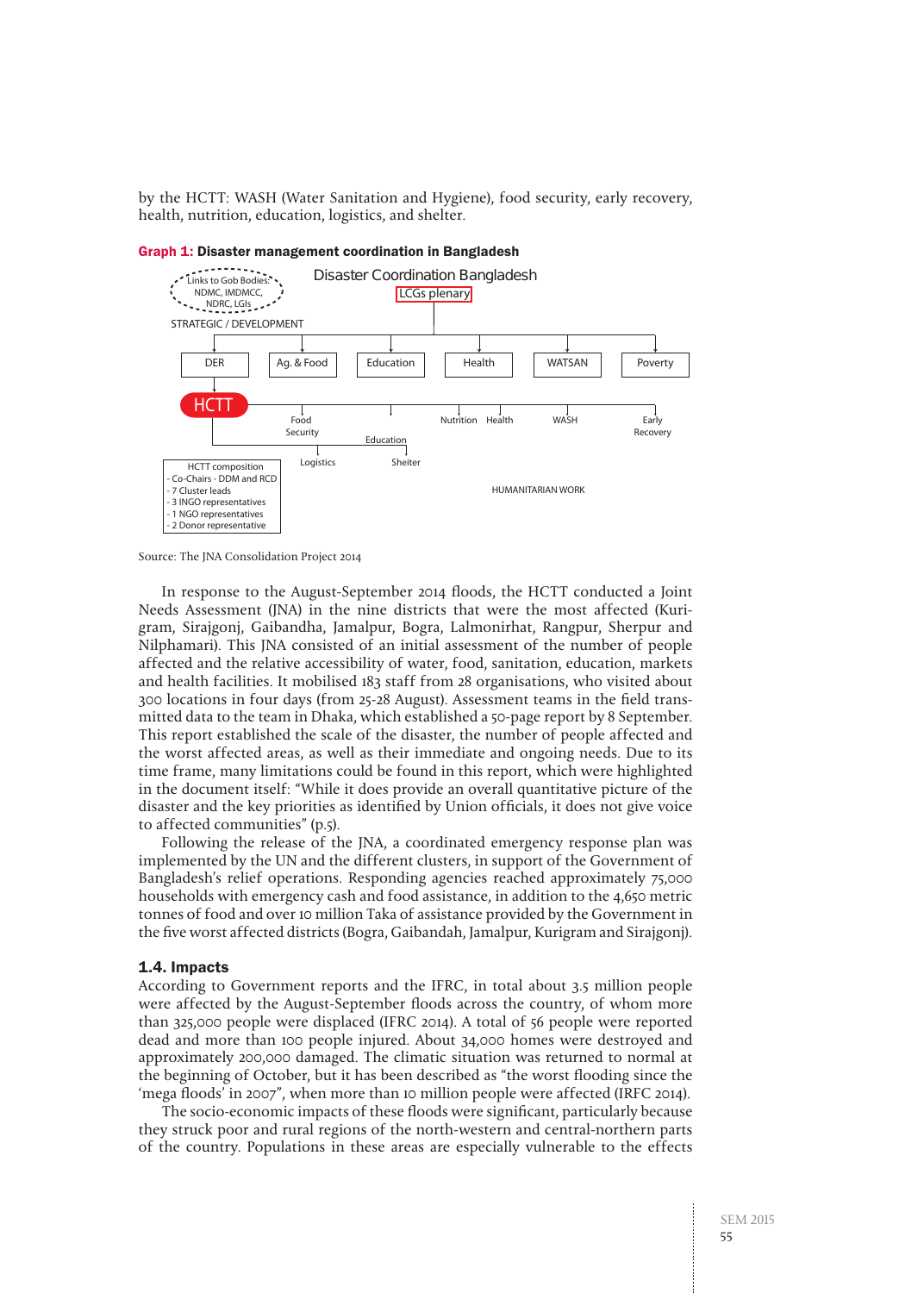of infrastructure destruction and crop losses, and will therefore take longer to recover. The floods caused widespread damage to croplands and destroyed much of the in-ground rice harvest in the five most affected districts (Bogra, Gaibandah, Jamalpur, Kurigram and Sirajgonj). The Government has estimated that over 86,000 ha of cropland and seedbed were been damaged across the five districts (Bangladesh Food Security Cluster 2015), with significant implications for the concerned districts' food security. These impacts were aggravated by the fact that the same regions were hit by floods during both the 2012 and 2013 cropping seasons, and by the relatively high domestic rice prices that have limited access to food for the poorest people (FAO 2014). In addition, the decline in agricultural production has caused a drop in agricultural employment opportunities and wages (Bangladesh Food Security Cluster 2015). The combination of declining wages and lack of employment meant that for several months the average monthly income was below the average monthly food expenditure. Many households decided to take out loans in order to cope with the situation, therefore increasing their debt; for instance, in Bogra district, average loans reached almost 8000 Taka (ibid). Indebted households are even more vulnerable since their capacity to invest in livelihood recovery or to cope with unforeseen shocks is significantly reduced. According to a survey conducted in the districts of Bogra, Gaibandah, Jamalpur, Kurigram and Sirajgonj, other coping strategies consisted of livelihood change, support from relatives, selling of advanced labour or of households assets, and recourse to savings (ibid). Migration (to both surrounding areas and further afield) was only cited as a coping strategy by 4 per cent of households (table 2). However, according to the report, "men were increasingly migrating to seek employment opportunities elsewhere". Also, it is possible that the combination of debt levels and sustained economic hardship will cause more migration, particularly rural-urban migration, as demonstrated by previous cases (see section 2.1).

|                               | # of Household | Percent        |
|-------------------------------|----------------|----------------|
| Taking loan at high interest  | 85             | 26             |
| Livelihood change             | 70             | 21,5           |
| Support from relatives        | 48             | 15             |
| Selling of advance labour     | 41             | 12,5           |
| Spending savings              | 26             | 8              |
| Selling houssehorld assets    | 16             | 5              |
| Migrated to surrounding areas | 9              | 3              |
| Reminttance from relatives    | 7              | 2              |
| Making children work          | 5              | $\overline{2}$ |
| Selling productive assets     | 4              | 1              |
| Migration                     | 4              | 1              |
| Making other members work     | 3              | $\mathbf{1}$   |
| Tempory work                  | 3              | 1              |
| Other                         | 3              | 1              |
| Total                         | 324            | 100            |

|  |  |  |  |  | Table 2: Coping strategies adopted by 324 households surveyed in affected areas |
|--|--|--|--|--|---------------------------------------------------------------------------------|
|--|--|--|--|--|---------------------------------------------------------------------------------|

Source: Adapted from Bangladesh Food Security Cluster 2015, <http://foodsecuritycluster.net/document/ food-security-nutrition-shelter-and-early-recovery-assessment-flood-affected-areas-north>.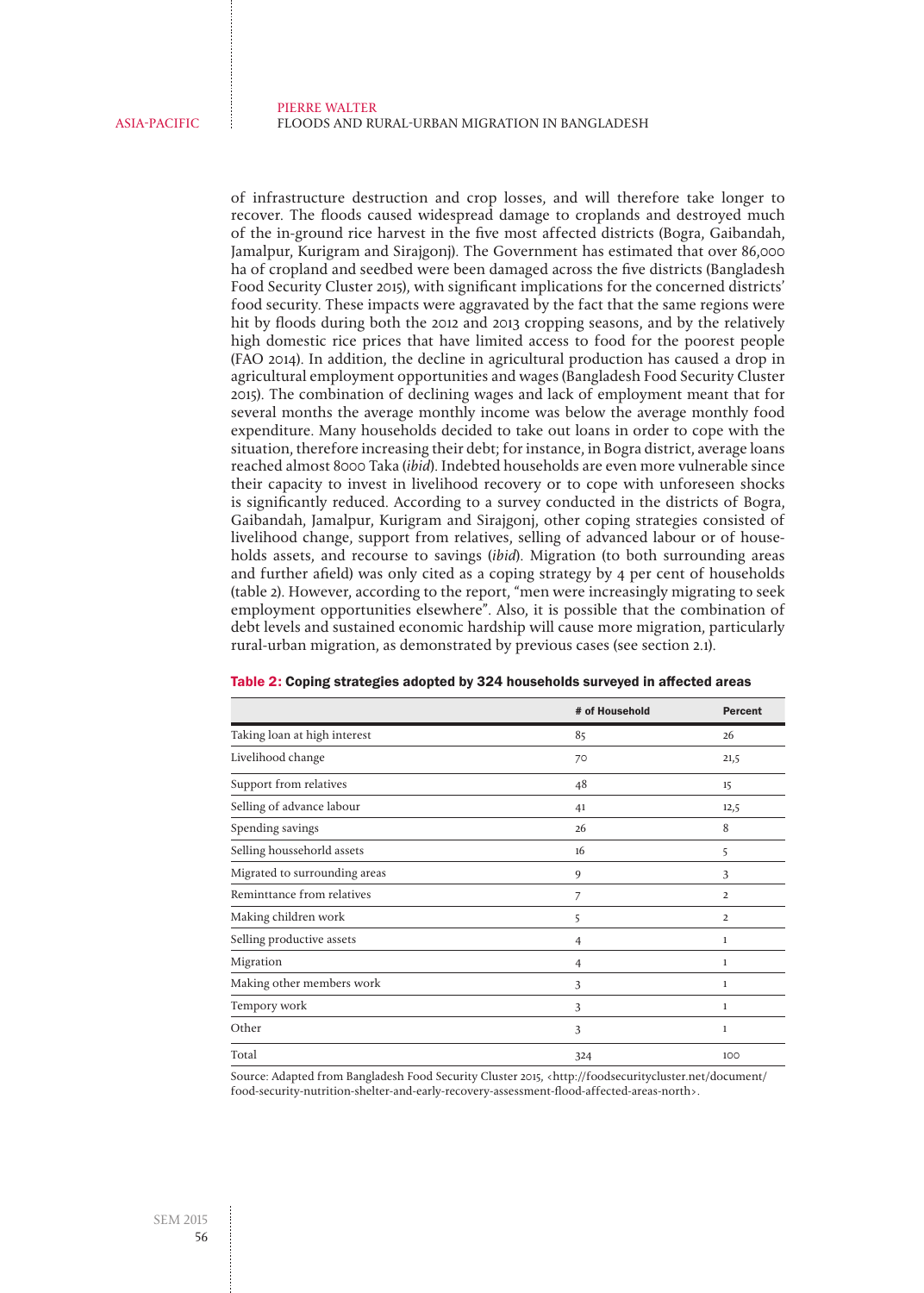## 2. CONTEXTUALIZATION: RURAL-URBAN MIGRATION IN BANGLADESH

In Bangladesh, current urban population growth rate is around 4 per cent per year (World Bank 2015). Major urban areas have experienced a tremendous increase in size and population since the 1970s: in 1974, 1.6 million people were living in urban areas, rising to 22.3 million in 1991, 32.5 million in 2001, and 47.7 million in 2011. Today, more than 53 million people live in urban areas, representing about 34% of the total population (World Bank 2015) (graph 2).





Source: Author, using data from the World Bank (2015)

The capital and largest city, Dhaka, is home to almost 15 million people and is one of the most densely populated cities in the world (Zaman et al. 2010), with a density of about 20,000 inhabitants per square meter. Rapid urbanisation in Bangladesh is seemingly inevitable, notably due to the extremely unfavourable land-population balance in the country. Thus, "[t]he question is not whether Bangladesh should urbanize; the question is how Bangladesh will handle the challenges of urbanization" (Hussain 2013). While in the majority of the world's countries the growth of the urban population is mostly due to natural population increase (the net excess of births over deaths) (Tacoli 2009), in Bangladesh the combined re-classification of settlements from rural to urban and rural-urban migration plays a major role (Alam and Rabbani 2007; Uddin and Firoj 2013). It has been estimated that rural-urban migration accounts for about two-thirds of total urban growth (Bhuyan et al. 2001; Hermman and Svarin 2013), and that since the end of the 1990s Dhaka has received between 300,000 and 400,000 rural migrants annually (Bangladesh Bureau of Statistics 2001; Friedman 2009). As such, it is necessary to analyse and to understand the patterns of and the reasons behind rural-urban migration, the key driver of urbanisation in the country.

#### 2.1. Factors: Why do people migrate from rural areas to urban centres?

 Rural areas in Bangladesh, where agriculture is the dominant sector, are characterized by an increasing lack of economic opportunities. As stated by Zaman et al. (2010, p.9), "the agriculture sector is no longer able to absorb the surplus labor force entering the economy every year", therefore encouraging people to seek employment in urban areas. The high population/land ratio and the growing phenomenon of landlessness contribute to this lack of economic opportunities in rural areas (Ullah 2004; Uddin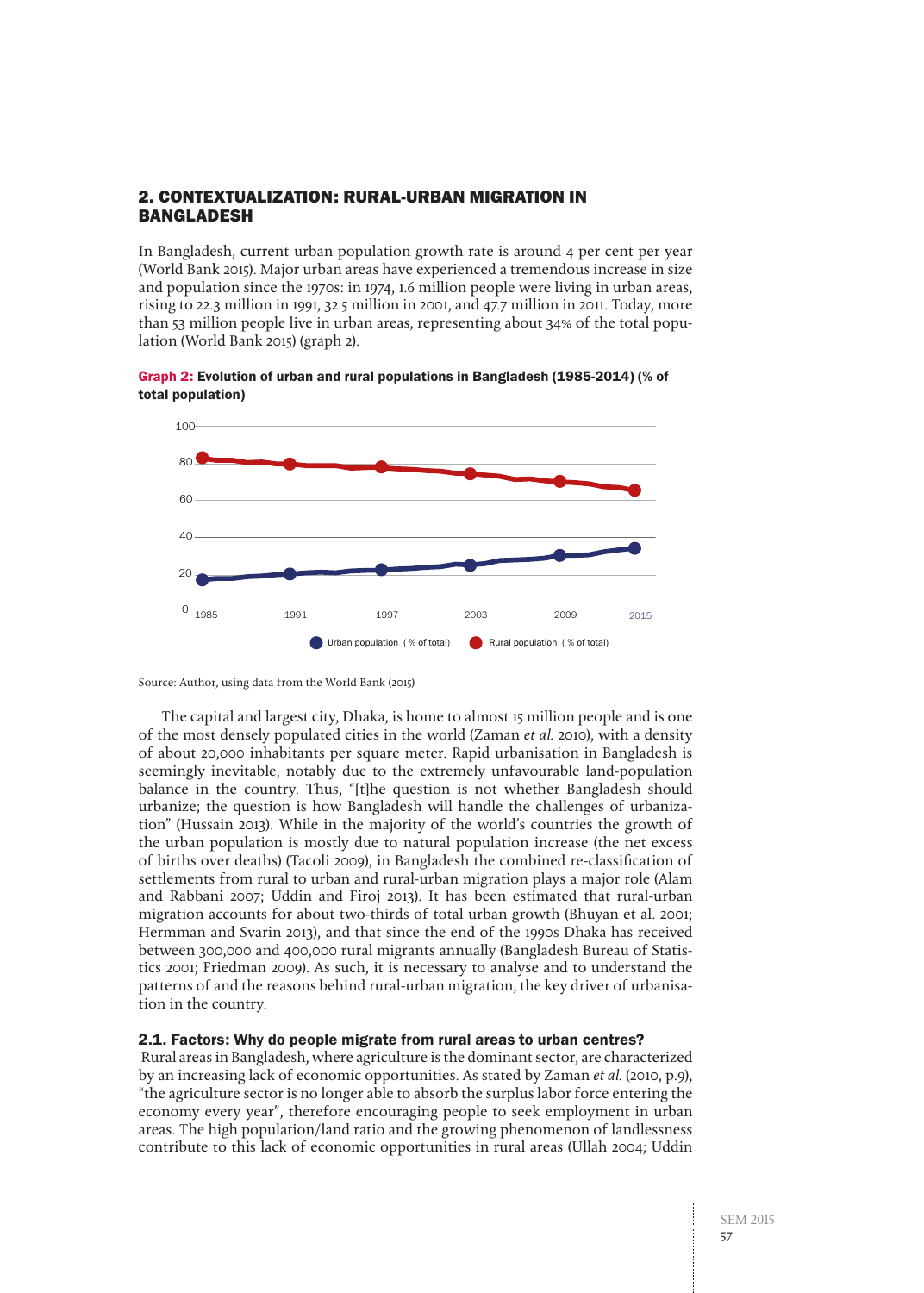and Firoj 2013). In contrast, urban areas and particularly the two largest cities, Chittagong and Dhaka, concentrate economic activities such as garment industries, financial and banking services, administrative headquarters and civil employment (Islam 1999). More importantly, around 80 per cent of all employment in a city like Dhaka is in the informal sector (Bangladesh Bureau of Statistics 2010), which plays a central role in the rural-urban migration context given – as will be examined below – the fact that it constitutes the best opportunity for new migrants to rapidly find a job. Thus, in urban areas, migrants can find diversified job opportunities, regardless of skills (Hossain 2001). Finally, in the famous model of rural-urban migration theorized by Todaro (1969), migration is directly linked to the wage differentials between rural and urban areas and the probability of finding a job in the city. In Bangladesh, the rural wage rate has been lower than the urban wage rate for several decades (Herrmann and David 2009), even if the differential has been decreasing significantly over the last few years (IFPRI 2013). Of course other factors, such as marriage and dependency relations, also cause rural-urban migration, but they are much less important than economic factors.

 In addition, natural disasters play a significant role in explaining rural-urban migration in Bangladesh. According to Herrmann and David (2009, p.1), "[t]he principle factor that encourages people to leave their homes in the country side is the frequent recurrence of natural disasters, which undermine agricultural development and cause food crisis". Indeed, the average yields of the main crops have been stagnating and sometimes declining over the last 20 to 30 years (ibid). Migration to cities can therefore serve as a coping strategy for households that have lost their income and/or place of residence because of a natural disaster (The Government Office for Science 2011). Sudden natural disasters, like the August-September 2014 floods, are not the only issues at stake. Slow onset environmental events, such as saline intrusion in the southern part of the country or riverbank erosion, may significantly affect rural life and agricultural productivity, therefore playing an important role in the decision to move (IOM 2010; Uddin and Firoj 2013).

#### FOCUS: FLOODS AS A FACTOR OF RURAL-URBAN MIGRATION

According to the International Organization for Migration (IOM), ''while there is good data on initial displacement as a result of floods there is less evidence on longer-term impacts of floods on migration decisions. Evidence from India suggests that floodplains are characterized by a variety of migration dynamics, including periodic movements to high ground for shelter and temporary work as well as permanent migration where people's livelihoods are more severely affected'' (Walsham 2010, p.10). In that sense, a real "flood-migration nexus" has been identified in Bangladesh, "both at the national level with an increasing displacement of rural populations to urban areas and at the international level with important migration to India" (Gemenne *et al*. 2011, p.62). For instance, a 2007 study demonstrated that in rural areas of northern Bangladesh affected by floods in 2005 the majority of migrants relocated to urban areas. In this case, rural-urban migration proved to be an effective coping strategy, enabling "potentially vulnerable households to avoid a debt cycle" (Rayhan and Grote 2007, p.82). In the same vein, the phenomenon of "landless farmers" migrating to urban centres is increasingly reported (Rahman and Manprasert 2006; IRIN 2010). In such cases, floods reoccurring year after year reduce the quality and the yields of the crop fields. When farmers start to struggle to make a living, they sell their field, thus becoming "landless farmers". As the financial situation of these landless farmers becomes worse and worse, many of them permanently migrate to urban centres in order to find other sources of revenues. In Bangladesh, areas that are particularly prone to flooding are often also home to the poorest – and thus more vulnerable – populations (map 4), making the "flood-migration nexus" particularly important in such areas.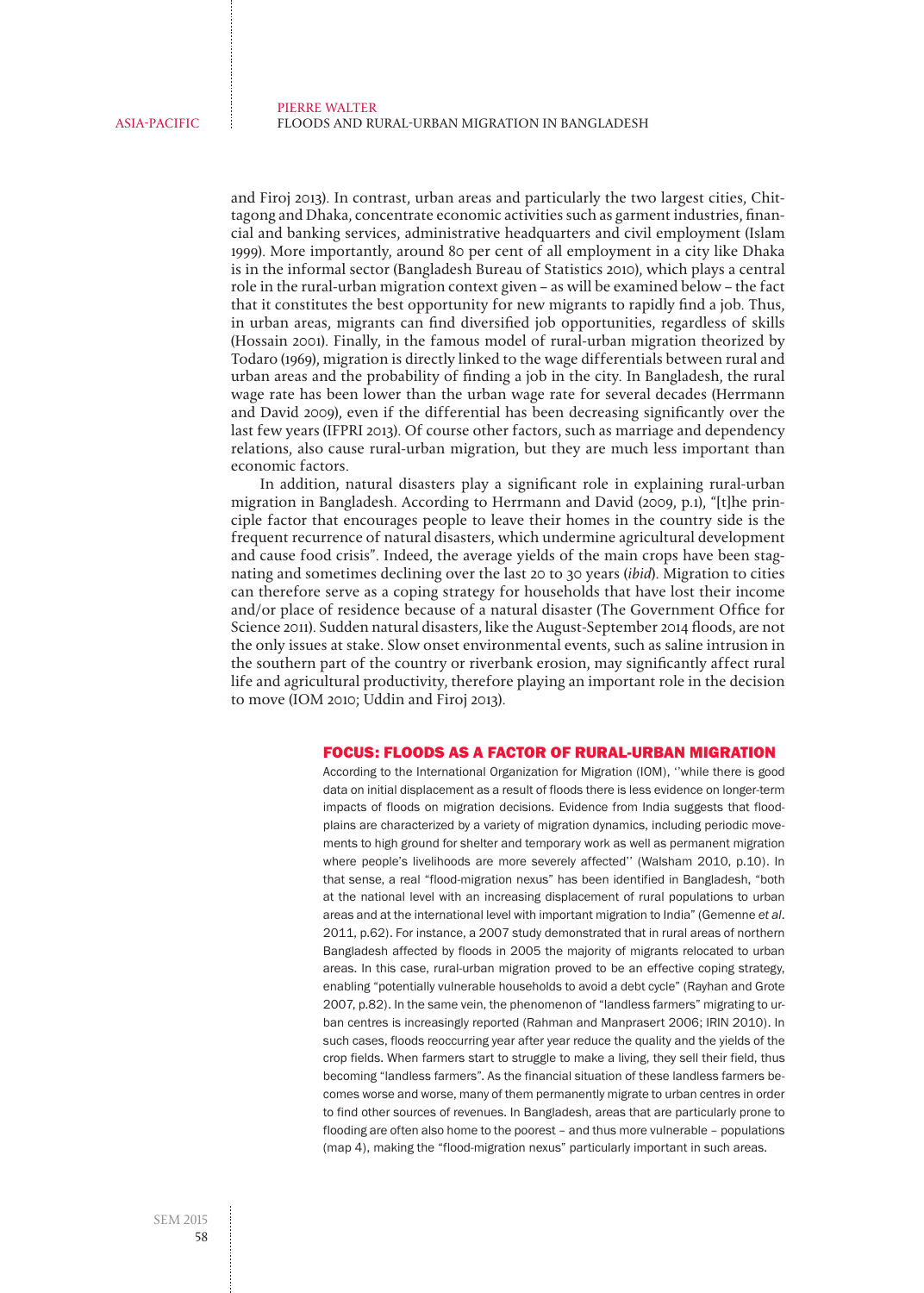It is important to emphasise that a distinction between rural-urban "environmental migrants" and rural-urban "economic migrants" is obviously not relevant since social, demographic, economic and environmental factors are highly intertwined. What is clear is that on top of economic, social and/or demographic factors, natural disasters create the conditions for migration to occur (Hagerly 2008).

#### 2.2. Impacts of rural-urban migration

Rural-urban migration is traditionally regarded as a natural process of economic development, allowing urban industrial growth to benefit from the surplus manpower released from the rural sector (Bhuyan et al. 2001). In a country like Bangladesh, where appropriate policies to govern rural-urban migration are lacking, this process generates many negative impacts on the development of both cities and villages.

#### 2.2.1. Slums

As stated by Jahan (2012, p.189), "urban benefits fail to touch the majority of the poor migrants". The first problem is that because the majority of rural-urban migrants are particularly poor, many of them cannot afford to live in the formal residential areas of the host city. Therefore, a large proportion of rural-urban migrants end up in slums (Uddin and Firoj 2013). For instance, it has been estimated that in Dhaka about 3.4 million people live in 4,966 different slums (Ishtiaque and Mahmud 2011), and that in the middle of the 1990s 93 per cent of slum dwellers in Dhaka were from rural areas (Majumder et al. 1996). In these slums, social, sanitary and environmental conditions are extremely poor: solid waste management is almost inexistent, and people often lack access to clean water, making them vulnerable to water borne diseases (Alom and Khan 2014). It is striking to note that in Bangladesh's urban areas the percentage of the population using improved drinking water sources and improved sanitation facilities have been stagnating over the last two decades (see tables 3 and 4), due to the fact that the majority of urban growth is located in slums where sanitary conditions are very poor.

| Year           | <b>Total</b> | Urban | Rural |
|----------------|--------------|-------|-------|
| 1990           | 77           | 87    | 77    |
| 1995           | 78           | 87    | 75    |
| 2000           | 79           | 86    | 77    |
| 2005           | 81           | 85    | 79    |
| $\sim$<br>2010 | 81           | 85    | 80    |
| 2012           | 85           | 86    | 84    |

Table 3: Percentage of population using improved drinking water sources in Bangladesh (1990-2012)

Source: McInerney and Magar 2014, http://pages.uoregon.edu/aweiss/intl442\_542/2014%20Bangladesh%202.pdf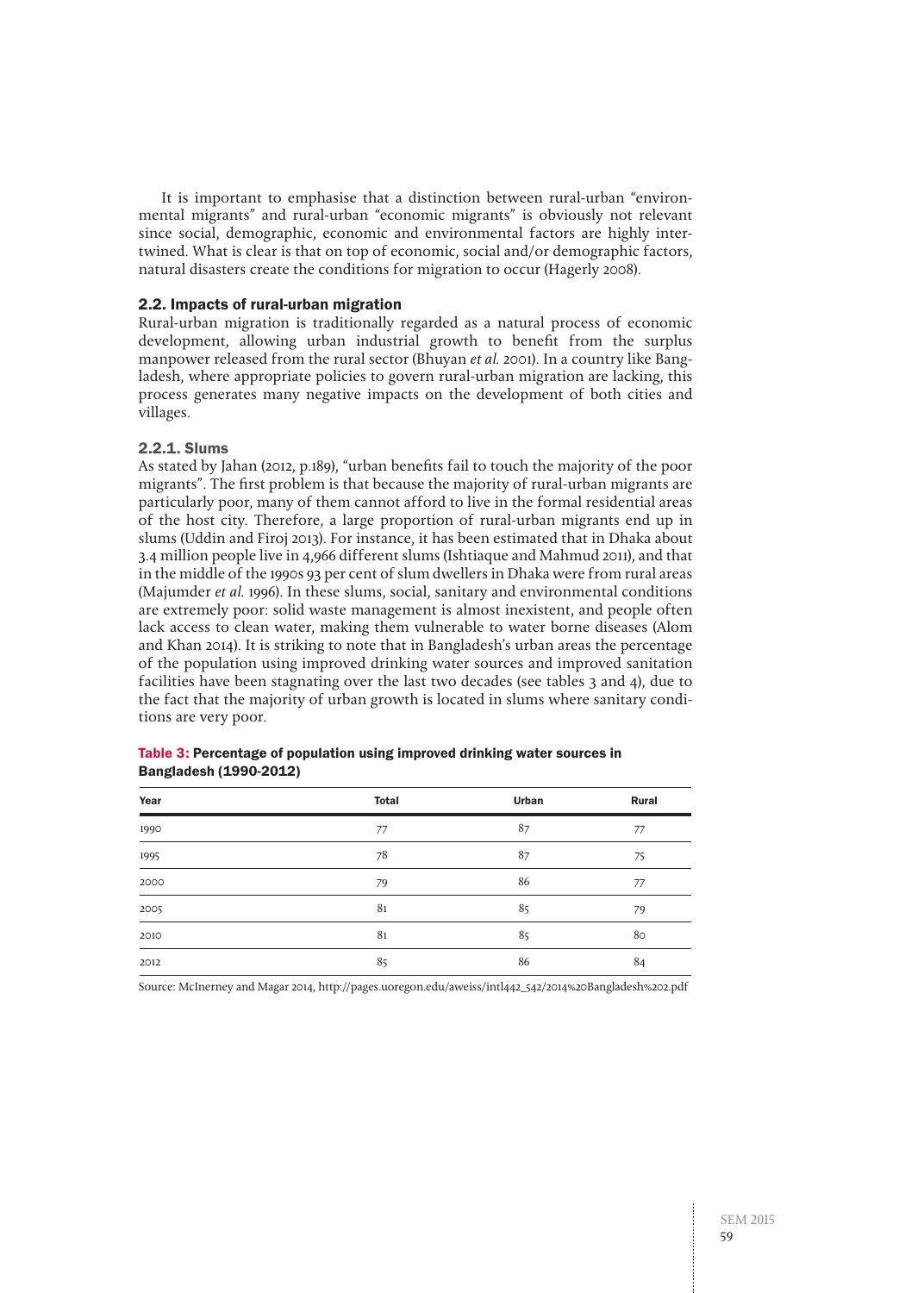| Year | <b>Total</b> | Urban | Rural |
|------|--------------|-------|-------|
| 1990 | 39           | 58    | 34    |
| 1995 | 42           | 58    | 37    |
| 2000 | 47           | 58    | 43    |
| 2005 | 51           | 57    | 49    |
| 2010 | 56           | 57    | 55    |
| 2012 | 57           | 58    | 55    |

Table 4: Percentage of population using improved sanitation facilities in Bangladesh (1990-2012)

Source: McInerney and Magar 2014, http://pages.uoregon.edu/aweiss/intl442\_542/2014%20Bangladesh%202.pdf

#### 2.2.2. Job opportunities

Even if Bangladesh's fast-growing urban economy strongly relies on rural-urban migrants, the development of the non-agricultural sector is not sufficient to absorb the large number of migrants relocating to cities (Herrmann and Svarin 2009). Therefore, many rural-urban migrants end up working in the informal sector, especially those with the lowest levels of education. Migrants who find jobs in the informal sector of urban areas typically work as drivers, rickshaw pullers, mechanics, hawkers, carpenters, barbers, daily labourers or personal servants (Jahan 2012). These jobs are low-paid and as a result migrants working in the informal sector are often not able to break free from the cycle of poverty and to afford housing in the formal sector (Mohit 2012).

In parallel, rural-urban migration may be a factor of "brain drain" from rural areas to urban centres. Indeed, when considering Bangladesh as a whole, rural-urban migrants tend to be relatively young and more educated than the average national educational level (Bhuyan et al. 2001). Thus, rural-urban migration contributes to the draining of individuals who could have had a positive impact on the rural economy, and has therefore been identified as a factor that impedes rural development (ibid).

#### 2.2.3. Environmental risks

Finally, when discussing the general impacts of rural-urban migration, it is important to note that in many cases, rural-urban migrants find themselves in situations not only of social and economic vulnerability, but also of environmental risk. In the country's two main cities, Dhaka and Chittagong, which are highly prone to flooding, most of the slum dwellings are built with non-durable materials, such as bamboo, wood, thatch, straw and scraps, which are not resistant to extreme climatic events (floods, cyclones, rapid erosion, etc.) (Jahan 2012). In addition, slums are usually located in zones that are particularly dense and prone to flooding, such as low lying areas along riverbanks in the case of Dhaka (ibid). This increased vulnerability caused by environmental factors exacerbates the process of circular poverty in which ruralurban migrants are trapped.

 Thus, given the sustained flux of rural-urban migration in Bangladesh and its negative consequences in social, economic and environmental terms, improved urban planning and rural-urban migration management is clearly of the utmost importance. The final section of this paper will therefore try to provide some policy recommendations.

#### 2.3. Policy recommendations

In Bangladesh, international and internal migration has significantly increased over the past three decades (Bangladesh Bureau of Statistics 2008). While the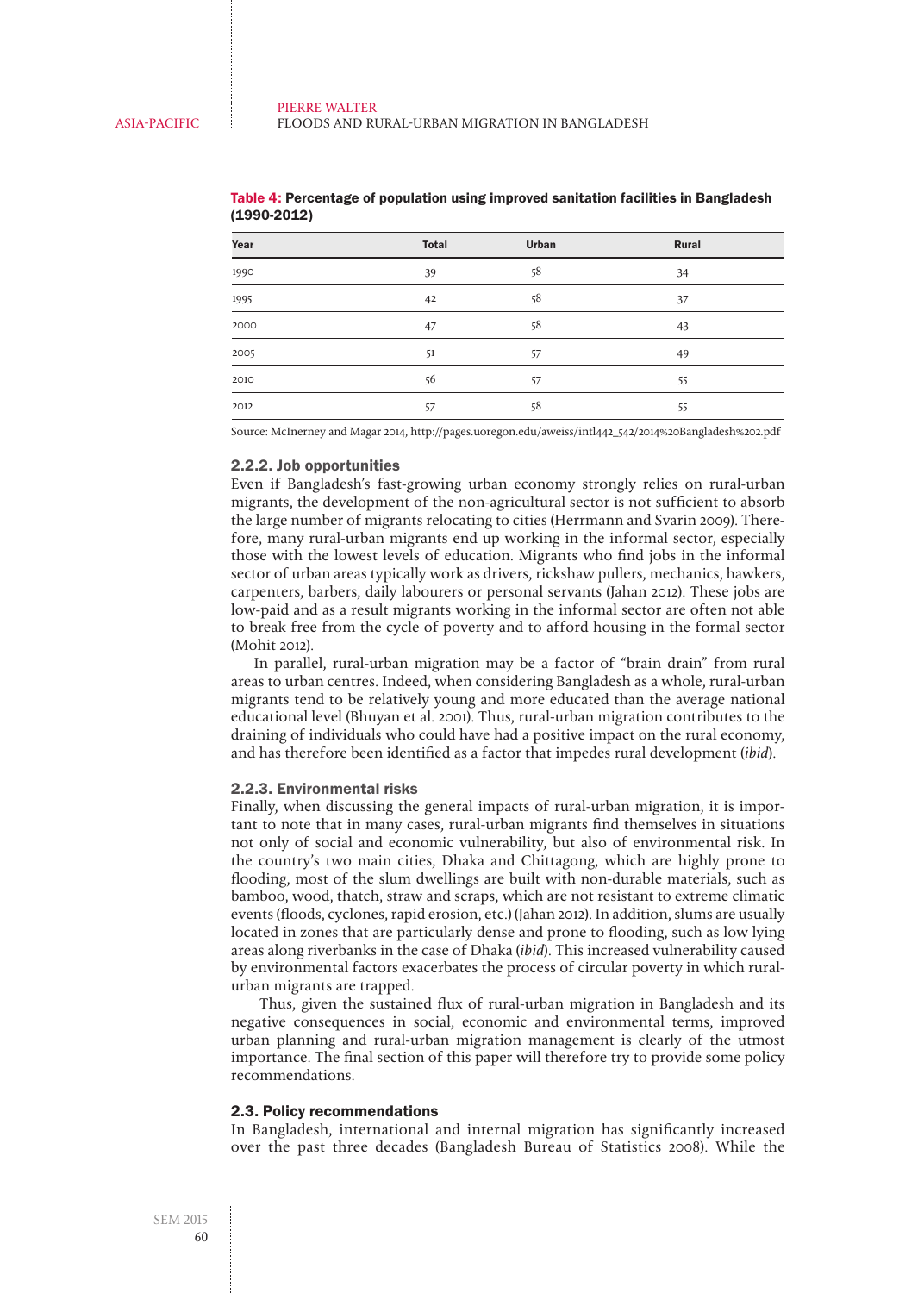Government intervenes quite strongly in international migration management, policy-makers pay scant attention to internal migration (National Food Policy Capacity Strengthening Programme [not dated]). As such, many recommendations have been proposed by various experts and organizations so that all parties concerned by the process of rural-urban migration – migrants, source communities and destination communities – can benefit. These recommendations may be grouped around two main ideas: (1) ensuring well-balanced development between rural and urban areas, which takes into account rural-urban migration; and (2) thoughtful urban planning.

## 2.3.1. Ensuring well-balanced development between rural and urban areas

In 2011 the Government of Bangladesh published a draft of the country's national urban policy for the coming years, entitled "National Urban Sector Policy" draft. This document mentions that, "[t]he policy recognizes the existing spatial or regional imbalance in the pattern of urbanization in the country and also the rapid pace of urban population growth, particularly of Mega City Dhaka and other large cities". It also indicates that, "rural to urban migration plays a key role in urbanisation and that it has both positive and negative consequences. To achieve balanced urbanisation rural urban migration [should] be properly guided to avoid over concentration of population in one or few cities". As argued by Momen (2012, p.64), "properly guided" rural-urban migration is hardly feasible "given the constraints of the macroeconomic policy environment". However, several paths of action do exist.

Given that rural-urban migration mostly arises due to the lack of economic opportunities in rural areas, it appears that "the policy of stopping out-migration and inducing reverse migration becomes equivalent to the policy of poverty alleviation through the creation of employment and income generating activities in the rural areas" (Bhuyan et al. 2001, p.14). The investment in rural areas should thus take two complementary forms. Firstly, the government should continue to support the modernisation of the agricultural sector, with the purpose of increasing agricultural productivity (Herrmann and Svarin 2009). According to the International Fund for Agricultural Development (IFAD), while rice is the dominant crop an increase in its production is "limited by farmers' lack of access to critical production tools such as high-yielding rice seeds" (IFAD 2014, p.2). In the same vein, the fishing industry is "under-utilised", and fishermen should be provided with more resources such as "technologies for farming nutrient-rich small fish and better access to open bodies of water, in order to expand production, which will improve incomes and nutrition" (ibid). Increasing agricultural productivity will also require more efforts to be made in terms of adaptation to natural hazards and diversification of agricultural production (Herrmann and Svarin 2009; IFAD 2014). For instance, farmers should be encouraged to use crops that are more tolerant to floods, drought and/or salinity, and more research should be conducted on these topics. Secondly, Bangladesh should aim to develop rural industries and rural infrastructure, as well as improving health and education facilities, so that people do not need to go to cities to find such services (Bhuyan 2001).

In parallel, the development of secondary cities should be encouraged. Indeed, regionalization (i.e. decentralization) of economic growth is necessary to ensure a balanced development of the country (Jahan 2012). This could be achieved by establishing industrial estates and educational facilities and by encouraging private investment in semi-urban centres (Bhuyan 2001).

Finally, in addition to these measures that are meant to act on the root causes of rural-urban migration, an integrated policy on internal migration remains essential. Such a policy should adopt a proactive approach and address existing challenges but also anticipate future ones (Herrmann and Svarin 2009).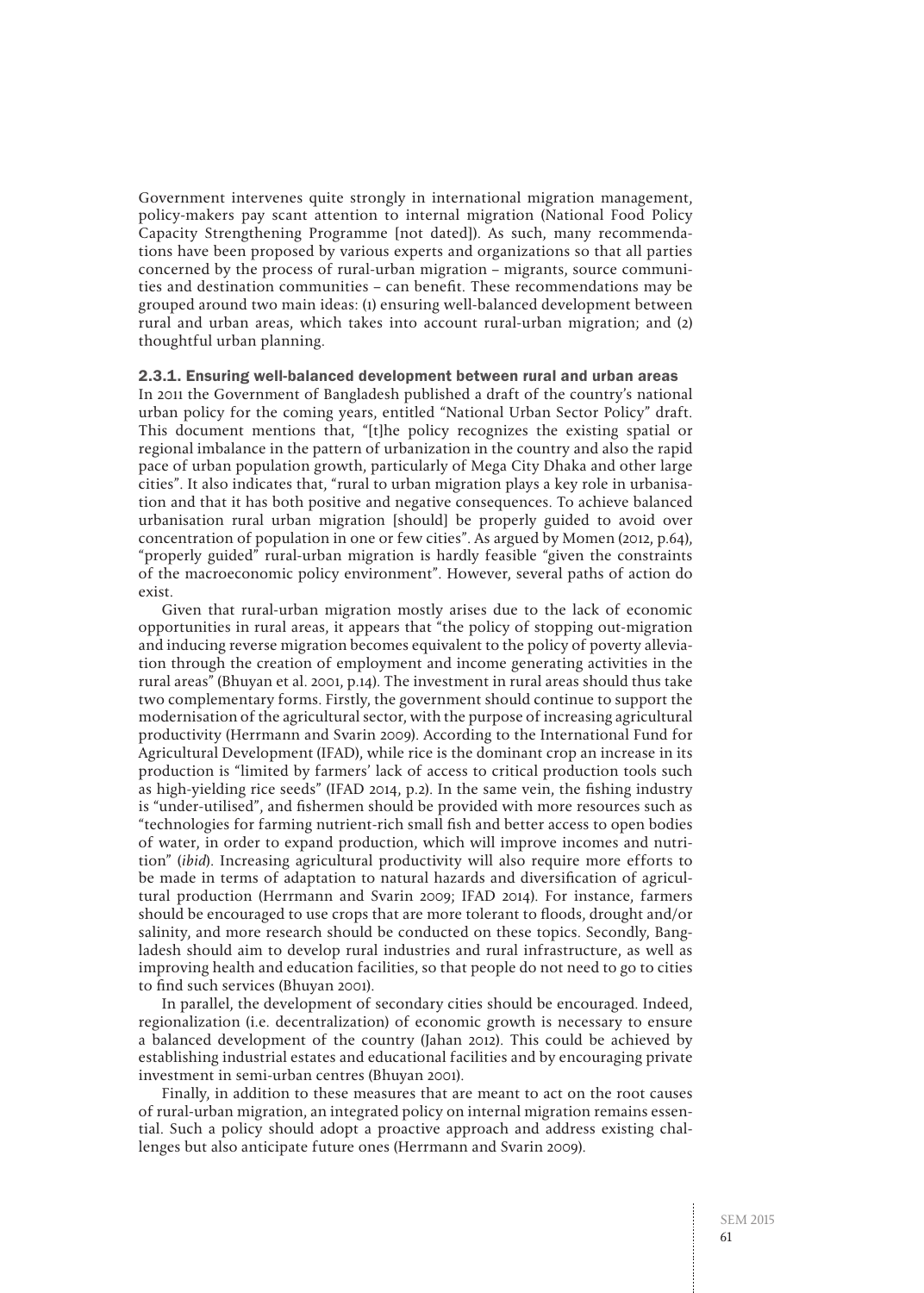#### 2.3.2. Thoughtful urban planning

Concerning urban centres, action must first be taken with regard to slums. As a priority, slums should be legally recognized and slums dwellers should be provided with a legal identity, so that they can benefit from utility services, social security and safety net programmes (Herrmann and Svarin 2009). Subsequently, incentives should be provided to facilitate housing for migrants, with an emphasis on private sector housing initiatives (Zaman et al. 2010). Slum upgrading programmes should also be encouraged, as they present several advantages over sites-and-services projects – such as the preservation of existing economic systems and community structures (Mohit 2012). An important part of the strategy should be directed towards job creation, because it would allow slum dwellers to move into formal housing. As stated by the IFAD (2014, p.2), "[w]ith most of the labour force engaged in low-income, lowproductivity jobs in the informal sector, the challenge will be to boost income and productivity, and to transfer labour to the formal sector". More generally, urgent improvement is needed in land use planning, as well as in property valuation and taxation when slums are transformed into private real estate (Zaman et al. 2010).

 In order to address the sanitary issues and the environmental risks discussed above, health services and basic infrastructure should be developed in urban areas that lack them. A possible short-term solution to provide better health services in slums is the implementation of Public-Private Partnerships (PPP). Indeed, contracting out health service delivery to the private sector or NGOs has already been tested in Bangladesh, with relatively positive results (Mohit 2012). Concerning natural disaster prevention and management, the short-term needs entail the creation of more drainage systems that could diverge the surplus of water and therefore avoid floods (World Bank 2005). Moreover, the improvement of flood prevention in major urban areas is an urgent priority. Notably, the government should create a hierarchal chain of command that would be under a single, regulatory department, in order to put a stop to the current level of disorganisation in flood prevention and reduction (McInerney and Magar 2014).

## **CONCLUSION**

In Bangladesh, rural-urban migration is a critical phenomenon whose magnitude and consequences for both rural and urban areas are significant. The factors behind such a phenomenon are multiple and complex, being, as demonstrated in this article, economic, demographic, social and environmental in nature. Flooding is one of the major causes of rural-urban migration in Bangladesh, as shown by the above discussion of the characteristics and consequences of the floods that occurred in August and September 2014. While only some of the people in affected areas decided to leave the affected zones in the immediate aftermath of the disaster, its impacts have to be considered in the broader context which characterizes Bangladesh, namely a country which is recurrently affected by natural disasters, whose rural economy is struggling and whose urban areas have to deal with multiple risks.

 In this particular context, cities in Bangladesh can be considered to be faced with a "double jeopardy future: they must respond to swelling populations, whilst also experiencing increased threats from future environmental change" (The Government Office for Science 2011, p.149). As such, the focus of policy makers should be on addressing both the causes of rural-urban migration – because they are evidence of the problems that exist in rural areas – and its negative consequences. Rural-urban migration should therefore not be seen as an inherently negative phenomenon, but rather as a an effective coping strategy that can ease people out of situations of vulnerability when properly managed and planned.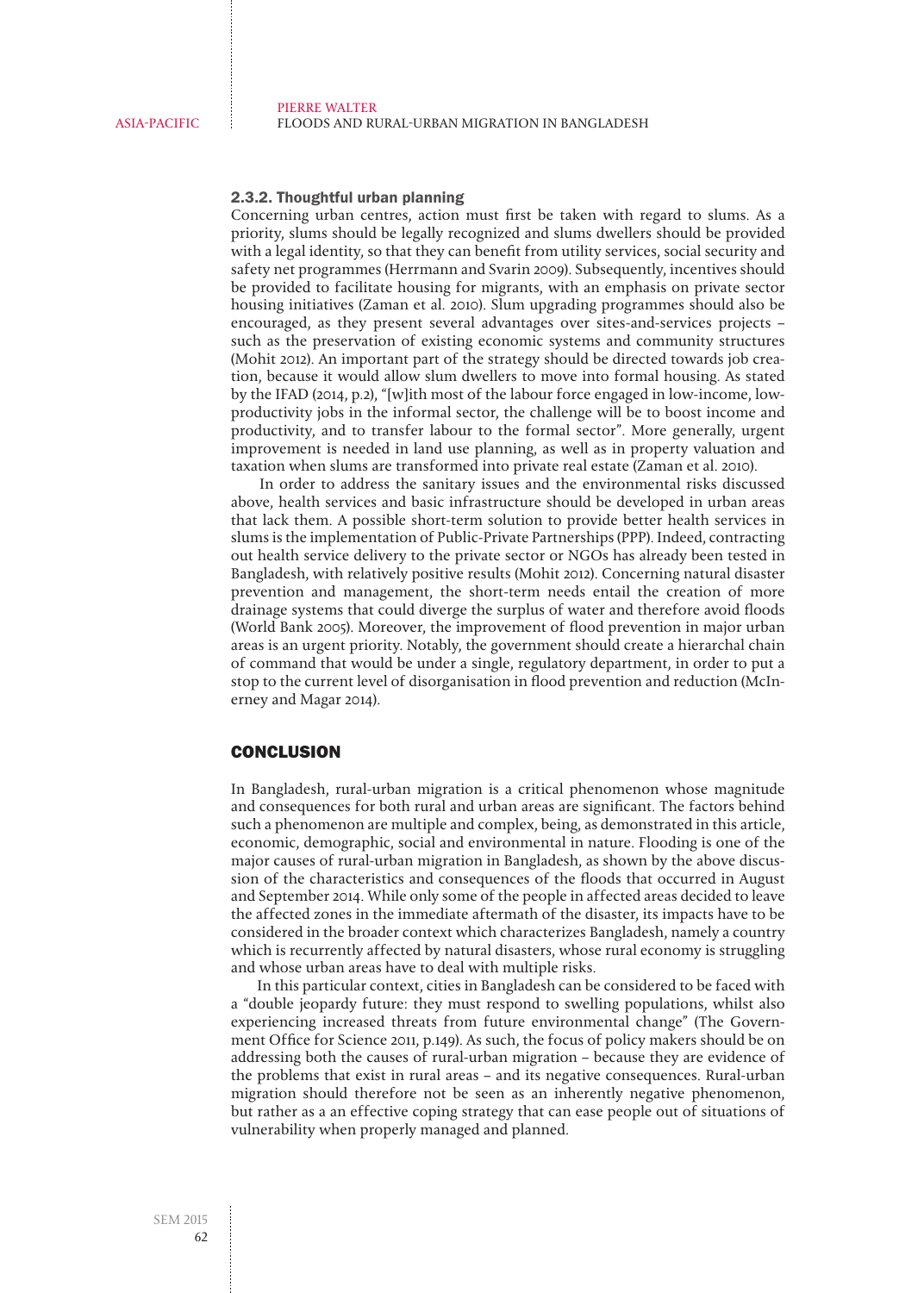## REFERENCES

#### **Books, reports and presentations**

- Agarwala, S. et al. 2003, Développement et changement climatique au Bangladesh : accent sur l'inondation des côtes et la région des sundarbans, OCDE, Paris.
- Ahmed, A.U. 2006, Bangladesh. Climate Change Impacts and Vulnerability. A Synthesis. Climate Change Cell, Department of Environment, Dhaka.
- Ahmed, A.U. and Mirza, M.M.Q . 2000, "Review of Causes and Dimensions of Floods with Particular Reference to Flood '98: National Perspectives", In Ahmad, Q .K., Chowdhury, A.K.A., Imam, S.H. and Sarker, M. (Eds.), Perspectives on Flood 1998, The University Press Limited, Dhaka.
- Bangladesh Bureau of Statistics 2010, "Measuring the informal employment in Bangladesh", presented at the Regional Workshop on MAP on Decent work in ASIA, Bangkok, Thailand, 28-30 June 2010, <http:// www.ilo.org/wcmsp5/groups/ public/---dgreports/---integration/ documents/meetingdocument/ wcms\_144767.pdf>.
- Bangladesh Food Security Cluster 2015, Food security, nutrition, shelter and early recovery assessment in flood affected areas of north-west Bangladesh August 2014, <http:// foodsecuritycluster.net/document/ food-security-nutrition-shelter-andearly-recovery-assessment-floodaffected-areas-north>.
- Bhuyan, A.R., Khan, H.A.R. and Ahmed, S.U. 2001, Rural Urban Migration and Poverty: The Case for Reverse Migration in Bangladesh, Centre on Integrated Rural Development for Asia and the Pacific, Dhaka, Bangladesh.
- Food and Agriculture Organization (FAO) 2014, GIEWS Country Brief. Bangladesh, accessed on 22 March 2015, <http://reliefweb.int/sites/reliefweb. int/files/resources/BGD\_6.pdf>.
- Gemenne, F., Brücker, P. and Ionesco, D. (Eds.) 2012, The State of Environmental Migration 2011, Institute for Sustainable Development and

International Relations (IDDRI) / International Organization for Migration (IOM).

- Guha-Sapir, D., Hoyois, P. and Below, R. 2013, Annual Disaster Statistical Review 2012: The Numbers and Trends, Centre for Research on the Epidemiology of Disasters (CRED), Brussels.
- Herrmann, M. and Svarin, D. 2009, "Environmental pressures and rural-urban migration: The case of Bangladesh", MPRA Paper No. 12879.
- Hossain, M.Z. 2001, "Rural urban Migration in Bangladesh: A micro Level Study", paper presented at the Brazil IUSSS Conference, 20-25 August 2001.
- International Displacement Monitoring Center (IDMC) 2015, Bangladesh: comprehensive response required to complex displacement crisis, accessed 28 February 2015, <http://www.internaldisplacement.org/south-andsouth-east-asia/bangladesh/2015/ bangladesh-comprehensiveresponse-required-to-complexdisplacement-crisis>.
- International Federation of Red Cross And Red Crescent Societies (IFRC) 2014, Emergency appeal operations update. Bangladesh: Floods, accessed 8 March 2015, < http://reliefweb.int/sites/reliefweb. int/files/resources/MDRBD014OU1. pdf>.
- International Fund for Agricultural Development 2014, Investing in rural people in Bangladesh, accessed 29 March 2015, <http://www.ifad.org/ operations/projects/regions/pi/ factsheets/bd.pdf>.
- IPCC 2014, Climate Change 2014: Synthesis Report. Contribution of Working Groups I, II and III to the Fifth Assessment Report of the Intergovernmental Panel on Climate Change [Core Writing Team, R.K. Pachauri and L.A. Meyer (eds.)], IPCC, Geneva, Switzerland.
- Islam, N. 1999, Urbanization, Migration and development in Bangladesh: recent Trends and Emerging Issues, Paper I, Centre for Policy Dialogue, Dhaka.
- Majumder, P.P., Mahmud, S. and Afsar, R. 1996, The squatters of Dhaka city: dynamism in the life of Agargaon squatters, University Press Limited, Dhaka.
- National Food Policy Capacity Strengthening Programme [not dated], Research proposal, accessed 12 April 2015, <http://www.nfpcsp. org/agridrupal/sites/default/files/ file/12%23ToR%20FS%20and%20 Migration%20FINAL.pdf>.
- Potsdam Institute for Climate Impact Research and Climate Analytics (PIK) 2013, Turn Down the Heat: Climate Extremes, Regional Impacts, and the Case for Resilience, World Bank, Washington DC.
- The Government Office for Science 2011, Foresight: Migration and Global Environmental Change, Final Project Report, London.
- The JNA Consolidation Project 2014, "Pre-Disaster Secondary Data", accessed 15 March 2015, <http://www.acaps. org/img/documents/p-pre-disastersecondary-data---river-flooding-- march-2014.pdf>.
- United Nations Conference on Trade and Development (UNCTAD) 2006, The Least Developed Countries Report 2006: Developing Productive Capacities, New York and Geneva.
- Walsham, M. 2010, "Assessing the evidence: environment, climate change and migration in Bangladesh", International Organization for Migration (IOM) Report, International Organisation for Migration, Dhaka, pp. 1-70.
- World Bank, Human Development Unit 2005, Bangladesh: Attaining the Millennium Development Goals in Bangladesh, accessed 10 April 2015, <https://openknowledge. worldbank.org/bitstream/ handle/10986/8627/318460rev. pdf?sequence=1>.